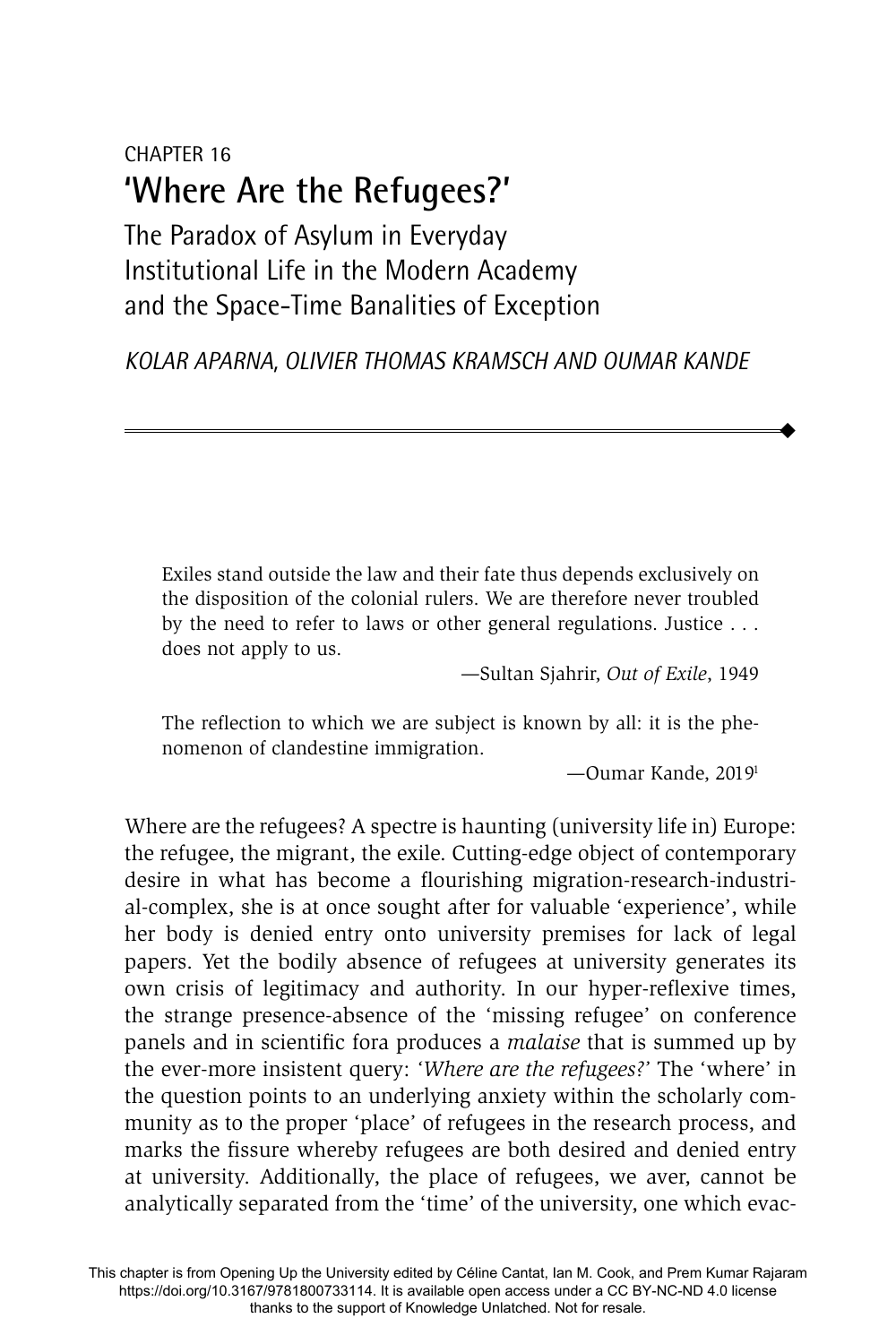uates 'different' bodies both at the very upper and lower tiers of the campus power structure, for different reasons, as shall be elaborated. By way of three short vignettes, we seek to illuminate the contradictory dynamics of this space-time fissure, while considering the practical as well as theoretical stakes involved in its reproduction.

In doing so, we adopt an assertively auto-ethnographic approach, each speaking from our experience as thinking, exilic subjects active in university reform movements and refugee-support in locations extending from Nijmegen/Kleve (The Netherlands/Germany) to Bolzano (Italy) to the fraught political moment the editors of this volume are experiencing in their struggle to maintain academic freedoms in an increasingly authoritarian Hungary (Cantat et al., this volume). Within the framework of an informal initiative co-founded by two of the authors under the rubric 'Asylum University', we have found ways to question, if not fully challenge, the political-economic inequalities shaping academic knowledge production at our university. These criteria are largely driven by friendships that are dedicated to formalising (through access to classroom, partial remuneration, co-authorship, co-teaching) and legitimising the work done by comrades outside academic status and contracts. A large part of the texts that make up this chapter was typed over WhatsApp, since the luxury of laptops and/or full-time contracts were not a condition available to all the authors.

However, in co-producing this narrative, we establish a continuum of affective solidarity between migrants and refugees, and precarious and marginalised university staff. Affective solidarity emerges from experiences of discomfort that serve as a productive basis from which to seek solidarity rather than solidarity based on assumptions of how the Other feels or from shared identity (Hemmings 2012). Although the experiences of precarious academic staff speak from a far more privileged vantage point (see Cook, this volume), each experiences the sharp end of exclusionary practices. It is perhaps from this perspective of evacuation and containment that throughout our narrative we are shadowed by the prison writings of Soetan Sjahrir - the first prime minister of Indonesia, but also an Indonesian student activist in the Netherlands, and key intellectual of mid-twentieth-century decolonisation (1949). Sjahrir's meditations on space, time, knowledge and struggle are apposite for our project of thinking the place of refugees and marginalised staff in the transformation of universities today because they speak uncannily to the reigning atmosphere of contemporary university life in Europe.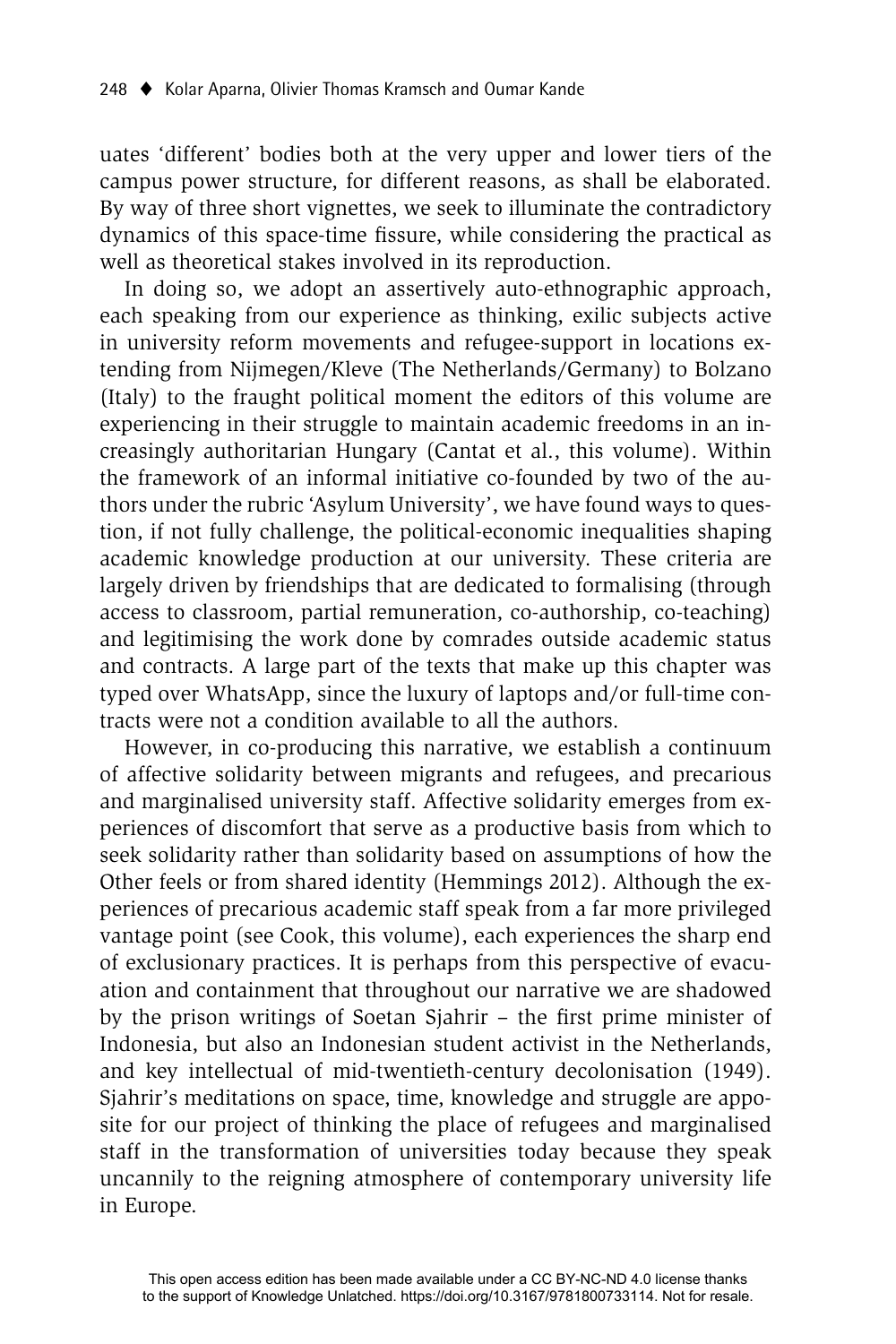## **'Where Are the Refugees in Bolzano/Nijmegen?'**

It is not that I have the conviction that all this knowledge will be necessary in practice, but rather that I have an increasingly strong feeling that the world is presently governed by words. To me, all this fashionable glib wisdom that currently provides the keynote of power is only quasi knowledge and pseudo knowledge conscripted into the service of politics and propaganda. It is, moreover, not difficult to find in this new and modern wisdom platitudes and long outdated axioms. As an end result of mass production and of over standardization, the spiritual level of the facile slogan has been glorified to meet the needs of the new wisdom of emotionalism, of antirationalism, of fanatical irrationalism, and of conscious emphasis on race, blood, and state. (Sjahrir 1949: 12–13)

At a session with students training to become high school teachers in Bolzano, one of the authors, along with a colleague, has been invited to share our research processes of producing a public tool – an audioguide – to have conversations on 'hospitality, citizenship and borders' in Bolzano. We share some processes of a collective condition of impotence, ones that are experienced unequally at different levels between the actors subjected to bureaucracies of asylum procedures. This is because not everyone involved in the asylum procedure is subjected to the same kinds of legal consequences of a negative decision (such as deportation under forced conditions for those 'seeking asylum'). For instance, the conversations we had with people involved in manufacturing the 'biography' of a potential 'asylum-seeker' (i.e. the biographywriter/volunteer, the person providing the story needing (asylum) citizenship papers, the lawyer and the person interviewing) and what such procedures *do* to one's sense of being human. However, when the floor was open for questions, the teacher leading the group asked, 'But, where are the refugees?'

This question is not new to us anymore, since it constantly seems to be a concern of people to *see* 'real' refugees whenever the topic of borders and asylum citizenship is discussed in the EU, especially after 2015. While it is legitimate to demand accountability and responsibility of research processes that talk *about* actors and often speak on behalf of actors who are themselves often absent, this question came from another place. A place that wanted to hear the stories of refugees from the 'horse's mouth'. My colleague and I were not 'real' refugees. While one of our main collaborators for the same project was a 'refugee' (legally),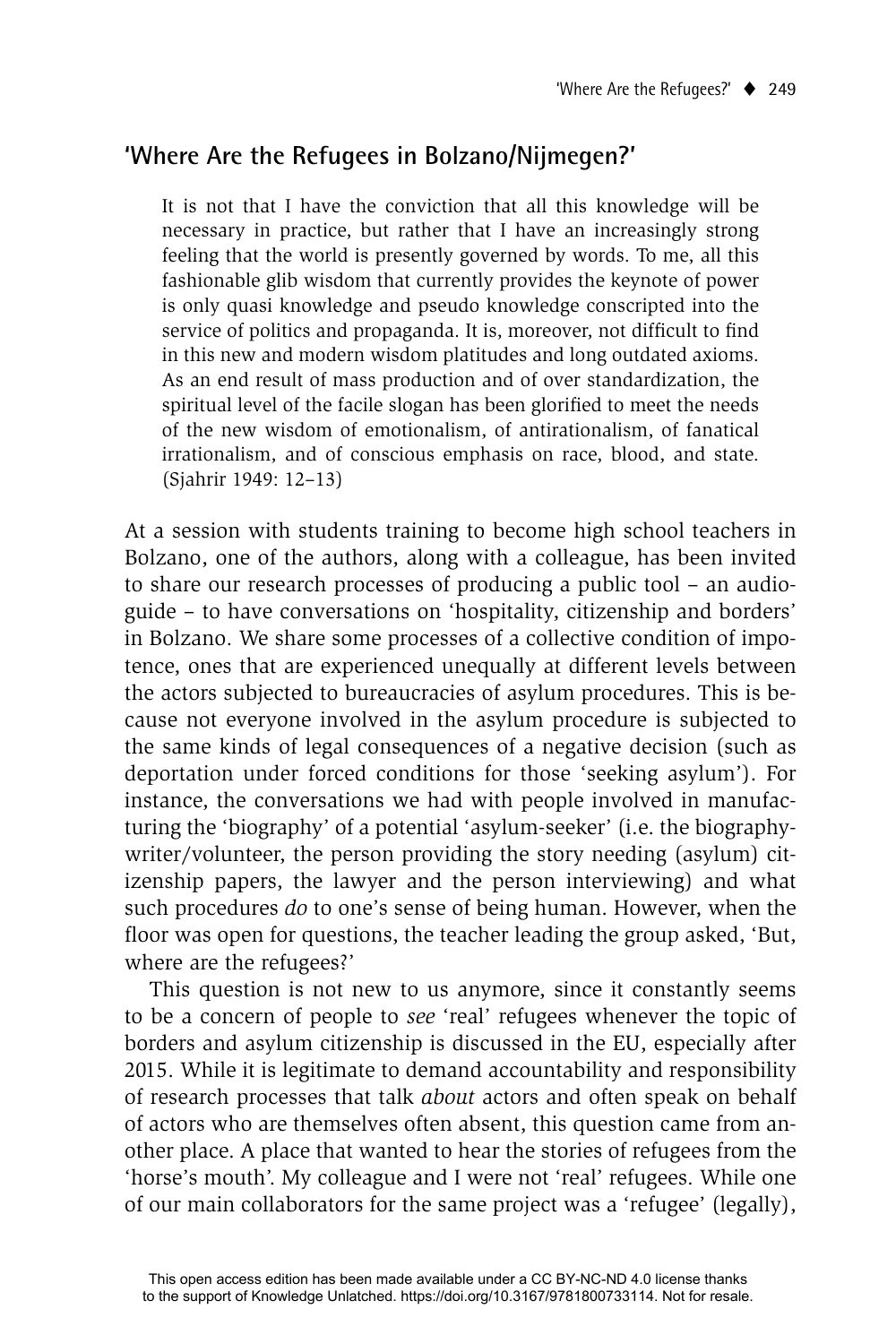he was first and foremost a 'geographer' for us, and he was not present with us that day because of other engagements.

This, however, raises many important issues relevant for our discussion on 'opening up the university'. This question, 'Where are the refugees?', has been so besieging in our work over the last years that it has come to represent the paradoxes and hypocrisies of modern academic life in Western Europe. As an institution and as employees of a geography department in the Netherlands, we and our colleagues work on topics of borders, citizenship and migration, producing relations with students that are often involved in doing fieldwork with actors in the 'terrain of asylum'. This terrain inevitably involves students contacting asylum-seekers, volunteers, organisations active in refugee support and other policy-related organisations. The irony of relying on actors who are invisible to the state (and therefore also invisible in the eyes of the university) as passive members of knowledge production while actively being 'sought after' by students and researchers became evident in a conversation I (Kolar Aparna) recently had with a university officer responsible for student diversity and inclusion.

Among other tasks, this officer was appointed recently to initiate a programmed transition year (*schakeljaar*) for refugees. This '*schakeljaar*' is meant to allow people with a 'refugee background' (those already possessing legal documents) to study at bachelor level, provided they have some bridging skills. The said officer contacted me through a colleague to find out more about our informal initiative to enable access to courses for refugees. She told me that she would like to map the needs of the people, rather than depart from the projects conceived by volunteers for initiatives and reforms on refugee education at our university. She said that she senses a huge gap between the 'desires' of the volunteers<sup>2</sup> and the needs of people with 'refugee' status living in Nijmegen and around. I told her about my recent meeting with the coordinator of the night shelter<sup>3</sup> in Nijmegen who put forward the idea of submitting a proposal to facilitate specific forms of access to the main educational institutions in Nijmegen based on the needs of people waiting for their asylum documents, along with some other local organisations. She said that she was enthusiastic to meet him. However, I also noticed her hold her enthusiasm back immediately. She asked, 'But does the night shelter involve people "out of procedure"? This can be tricky because then I have to be accountable to people in the university who might find this problematic. This would be illegal. I would have to check what the implications are if we involve people who are "out of procedure"'. She and I got into a deeper discussion after she raised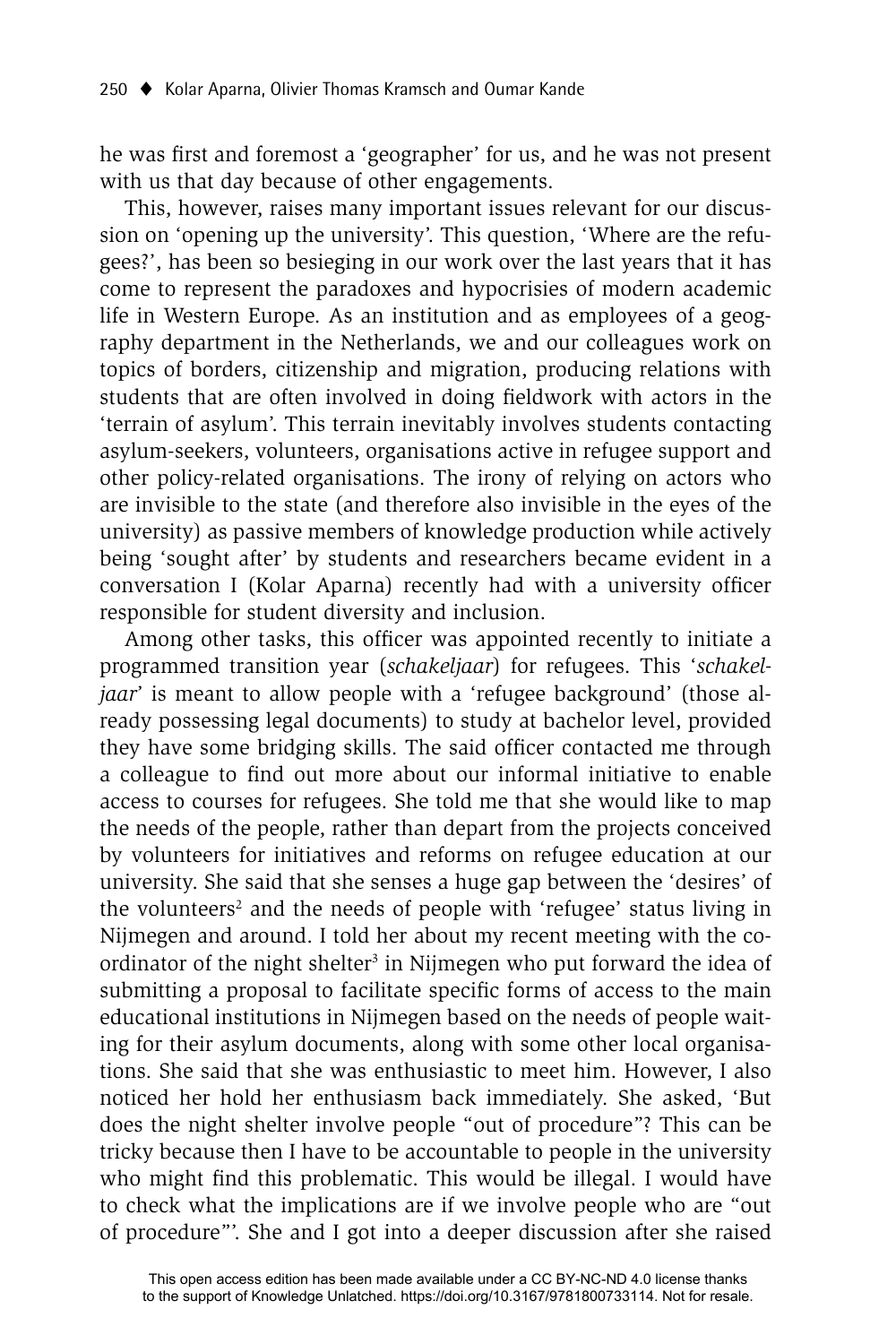this concern. Is it appropriate for us as an institution to send students to conduct research in the night shelter or other local support organisations, constantly relying on the stories of the people living there to produce theses and articles and other forms of 'scientific production', and at the same time deny access to the same people contributing to this knowledge?

On the one hand, institutions such as universities are complicit in denying access to education and, therefore, to tools of representing their own stories to people whose stories are analysed and *about* whom much is written. And at the same time, the question of 'Where are the refugees?' continues to drive conversations on asylum citizenship in academic discussions, as revealed previously. This desire to see the Other at arm's length while operating within institutions that deny relations of knowledge production on an equal footing produces a partial inclusion (i.e. we want to see you and hear you as different and therefore cannot accept you as Us (those who study you)), what Edward Said has called 'Orientalism' – Orientalist exception, that is normalised in the everyday institutional life of the modern academy. Joining the broader call to acknowledge the 'Eurocentric epistemologies and pedagogies that ignore imperial colonial histories and patriarchal occlusions' in the modern, Western academy (see Cantat et al., this volume), in what follows, we delineate the contours of an alternative space-time future for university life that harbours the potential to break through the misery of the present.

### **What Time Is the University?**

I notice that I have unconsciously become accustomed to thinking as little as possible within a context of time. In fact, I sometimes have trouble in remembering whether a visitor has been here the same day or several weeks ago. This is due probably to the fact that so little has happened and that the various periods of time are so empty and void, as it were, that you can hardly distinguish between them. . . .

 I think furthermore that there is still another cause of this lack of realization or appreciation of time: the fact that my term of imprisonment has not been fixed

 . . . For me, time has a meaning only in so far as it tells me that I have now been in prison so long, or in connection with the few happenings, and consequently the less often they take place, the less notion I have of time. My interest is wholly fixed on what happened; that is, on the event itself.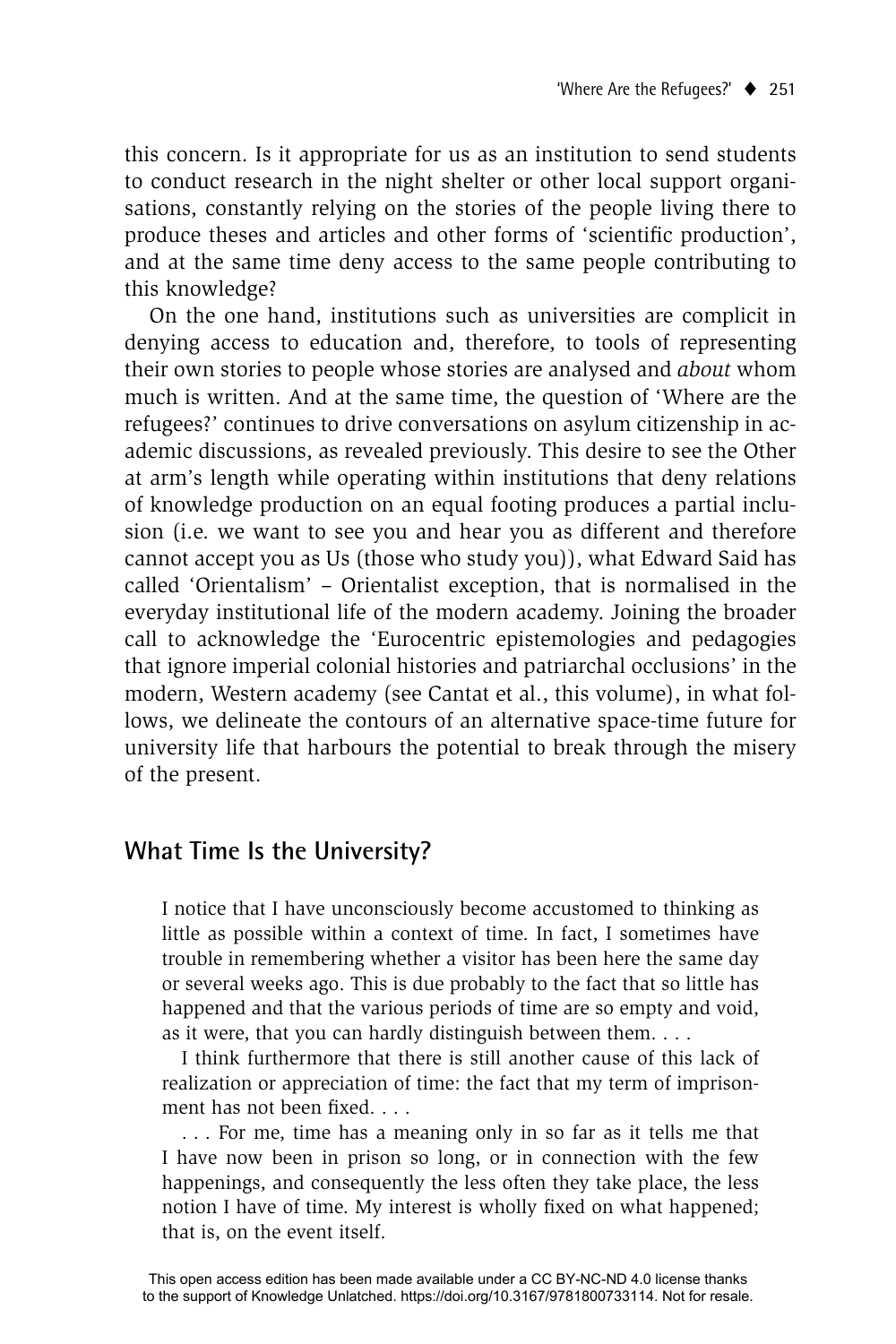I have thus learned that time is tied to the thinking subject and is more or less dependent on him; and that it is merely a thoughtform [*denk-vorm*], which has no existence apart from the thinker. . . . (Sjahrir 1949: 10–11)

More interesting – in my focus – is the historical question: How does the spirit of the time have its own influence into the debates in universities about any political topic? (Jurgen Hasse, personal communication, November 2019)

The spatiality of the university today is mediated unevenly by temporality and historicity. Indeed, what 'time' is the contemporary Dutch university? As Sjahrir makes clear that time loses meaning in the context of his own confinement, for those labouring on the lower echelons of the university's institutional ladder, time is also differentially experienced depending on one's status, (im)permanence of contract and *taaklast* load ('assigned duties', a spreadsheet prominently showing which hours are assigned for various duties: teaching, thesis supervision, administrative duties, research). Each task is implicitly assigned a value, with a gradient moving upwards starting from the lowest esteemed, teaching – bachelor-level at the very bottom – up through MAlevel courses, then on to higher and higher valued activities: research, and, ultimately, managerial coordination, preferably involving projects involving large sums of externally secured funding. Staff involved in lower-level functions are made to feel as if they are 'stuck' in time, merely involved in the department's core, reproductive, largely invisible functions. Not by accident, such staff are mostly junior, and female. On the other hand, staff working at the upper levels of the value chain are made to feel at the 'cutting edge' of departmental and faculty happenings. They are invited to 'high level' meetings with deans and vice-deans. In short, they are *seen*, and thus partake in the real 'historical' time of the university. Lower-level staff do not enter this rarefied temporal tier, but they are aware of it via the ghostly exchange of unseen higher echelons, whose emails they occasionally intercept via group-wide lists. Privilege and power are thereby attributed to those who are so busy they simply 'have no time'. Not by accident, such staff are largely senior, and male. This is the time of the relatively privileged faculty with permanent contracts.

Staff on part-time or short-term contracts feel time as fragmented, precarious, dependent on the will of others, in short, vulnerable. This is particularly experienced at the level of PhD students. Those considered as 'internal PhDs' are granted all the privileges of full staff, offered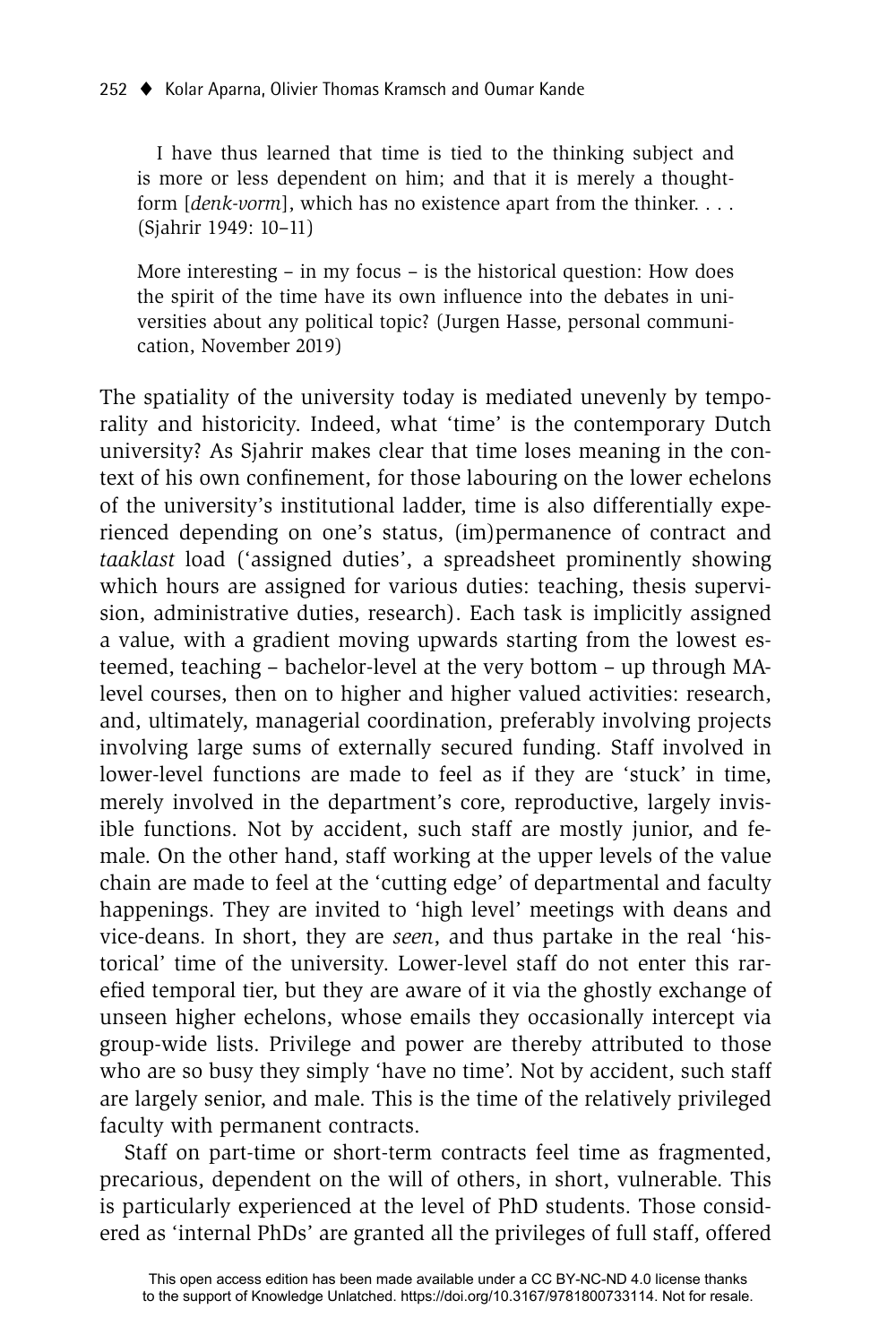office space and opportunities to develop themselves professionally by acquiring valuable teaching experience. So-called 'external PhDs' – usually funded under the auspices of foreign ministries and governments – are not afforded such privileges. A large majority of such students often hail from 'the Global South', in our case mostly Indonesia and China. The 'time' of Indonesian and Chinese PhD students is that of impermanent migrancy, labouring in a class that is subaltern to that of their peers. Their 'visibility' is arbitrary, at the whim of a supervisor who may call them to account at any moment. Despite the fact that the border between being an 'internal' or 'external' PhD gets played out as simply what one gives value to rather than constituting a fixed hierarchy, it is precisely the invisibility of external PhD students that enables prejudices and stereotypes of 'intelligent versus subaltern bodies' to get mapped onto everyday interactions. 'I feel this border every day', says a colleague to one of the authors (Kolar Aparna) at the coffee corner.4

Monthly staff meetings constitute the spectacular 'event' during which both temporalities at university collide. A collision occurred during one such staff meeting when all the PhDs in our department organised a discussion with their supervisors to demand better working conditions.<sup>5</sup> During this meeting a number of issues came to the fore. Referring to the unwritten rules of supervisory relations and the ambiguities of what was expected of her while being overworked, a fellow PhD student from China confessed, 'I feel afraid'. It took considerable courage for her to make herself vulnerable in such a way, especially in front of members of the department present during this meeting. At the same time, this confrontation also exposed the less spoken about high-tension atmosphere of our work environment that is often suppressed because of the dominance of so-called informality at all levels of workspace interactions among staff. Another major concern raised was that migrant PhDs felt 'left on their own' in dealing with issues such as housing, as well as administrative barriers to moving to the Netherlands with family. This led to a defence by some staff in charge of supervising PhDs, who argued for separating supervision processes from other administrative functions. Such a response not only ignored the emotional labour of living in a foreign country (which may spill over to producing a PhD thesis), but also silenced the voices that had dared to speak for the first time in such a pan-departmental setting.

As we write, the racialised contexts of finding housing in Nijmegen and Bolzano (from where the authors speak and write) collide into each other as well. In Nijmegen, a fellow PhD from Mexico has been asked to leave his room on very short notice with the excuse that the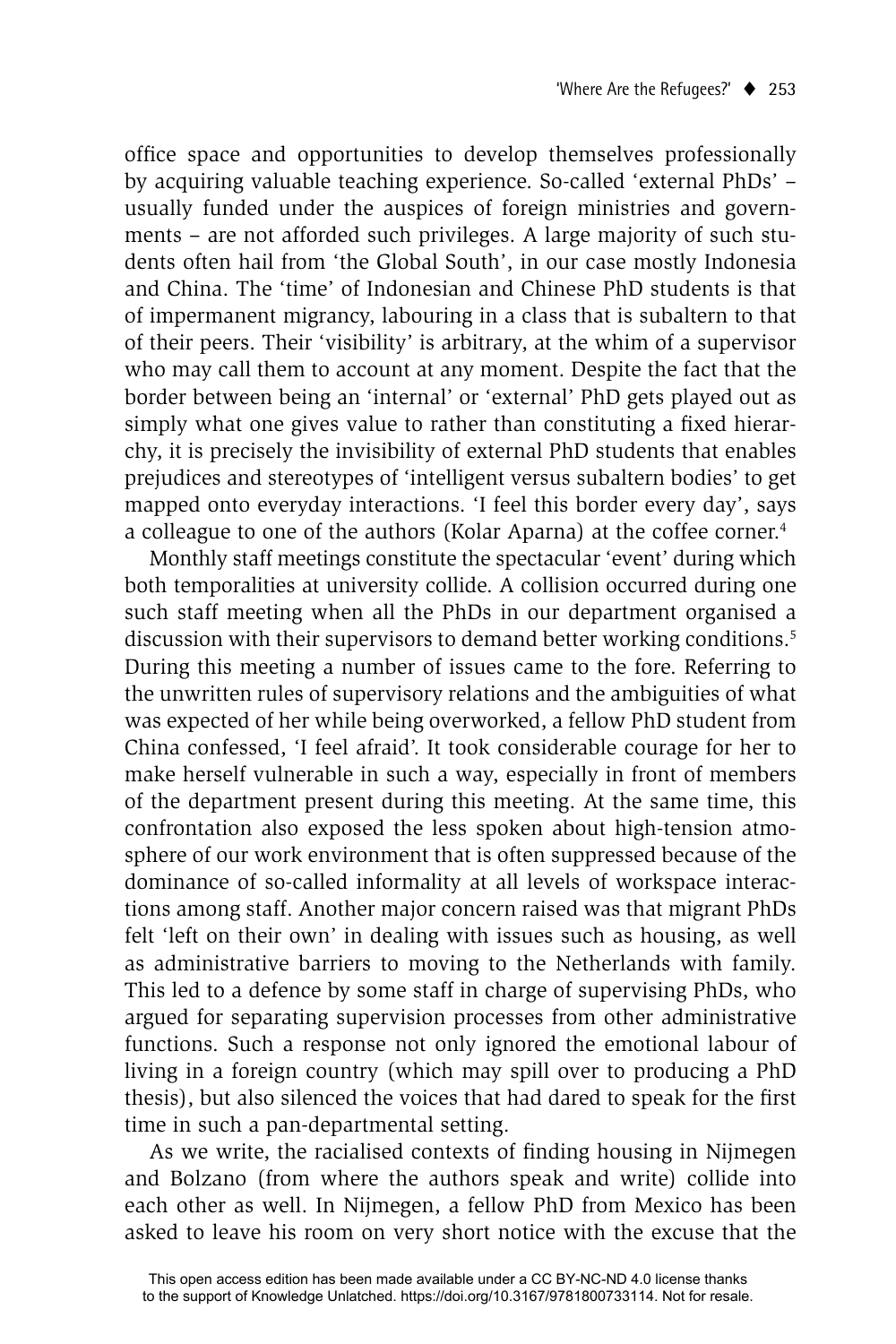owner needs the house for family reasons. Our colleague has heard this excuse before from previous landowners, while he has witnessed new Dutch-speaking tenants moving into the same houses from which he has been chased out. 'I think I will just move into one of our office rooms in the Faculty building if I don't find a place soon! How am I expected to work under these conditions?', he remarks, while working on reviewer comments for an article submission deadline.

This condition of a colleague connects to one of the authors leading a (non-white) refugee/asylum-seeker-led committee in Bolzano fighting for the rights (legal help, housing, work, education, among others) of both newly arriving asylum-seekers and long-staying migrant communities without Italian citizenship in Bolzano.

Finding gold in Tambacounda (Senegal) is easier than finding a house for rent in Bolzano. Yet this city of one hundred thousand inhabitants is among the Italian cities that offer a better quality of life. The 'population' lives in good conditions. Foreigners are the people who suffer more for this lack of housing, especially those from sub-Saharan Africa. The difficulty is explained away by some homeowners as a lack of confidence and fear that 'There is no guarantee and we are afraid that our houses will be destroyed'. To have a house here, you need months or even years. The waiting time is very long. A lot of people live in unacceptable situations. There are plenty of people working on an indefinite contract and making quite decent money at the end of the month but they cannot find a rental. There are more than sixty people sleeping on the streets in the winter cold, and others in their cars. This number is only increasing. The mayor of Bolzano thinks he can solve this problem by building several houses. (Kande, diary notes, October 2019)

We argue that what is at stake is more than the physical availability of housing, and has a more deep-rooted basis in who is seen as deserving of living in Europe. If indeed, as Sjahrir suggests, time is but a 'thoughtform' (*denk-vorm*), with 'no existence apart from the thinker' – hence conferring a fully embodied dimension to the experience of time – how can precarious and 'exilic' bodies and/or staff produce countertemporalities that bring them more fully into the 'lived time' of the city/university? Better yet, how can a temporality be crafted that reconfigures the time of the city/university as we know it? Reconnecting to older, late twentieth-century debates in our field, we might hazard to say that what may be required is the production of a new kind of *space*, one which assertively foregrounds difference as a central axis of being-in-the-world (Soja 1989; Jameson 2005; Aparna et al. 2020).<sup>6</sup>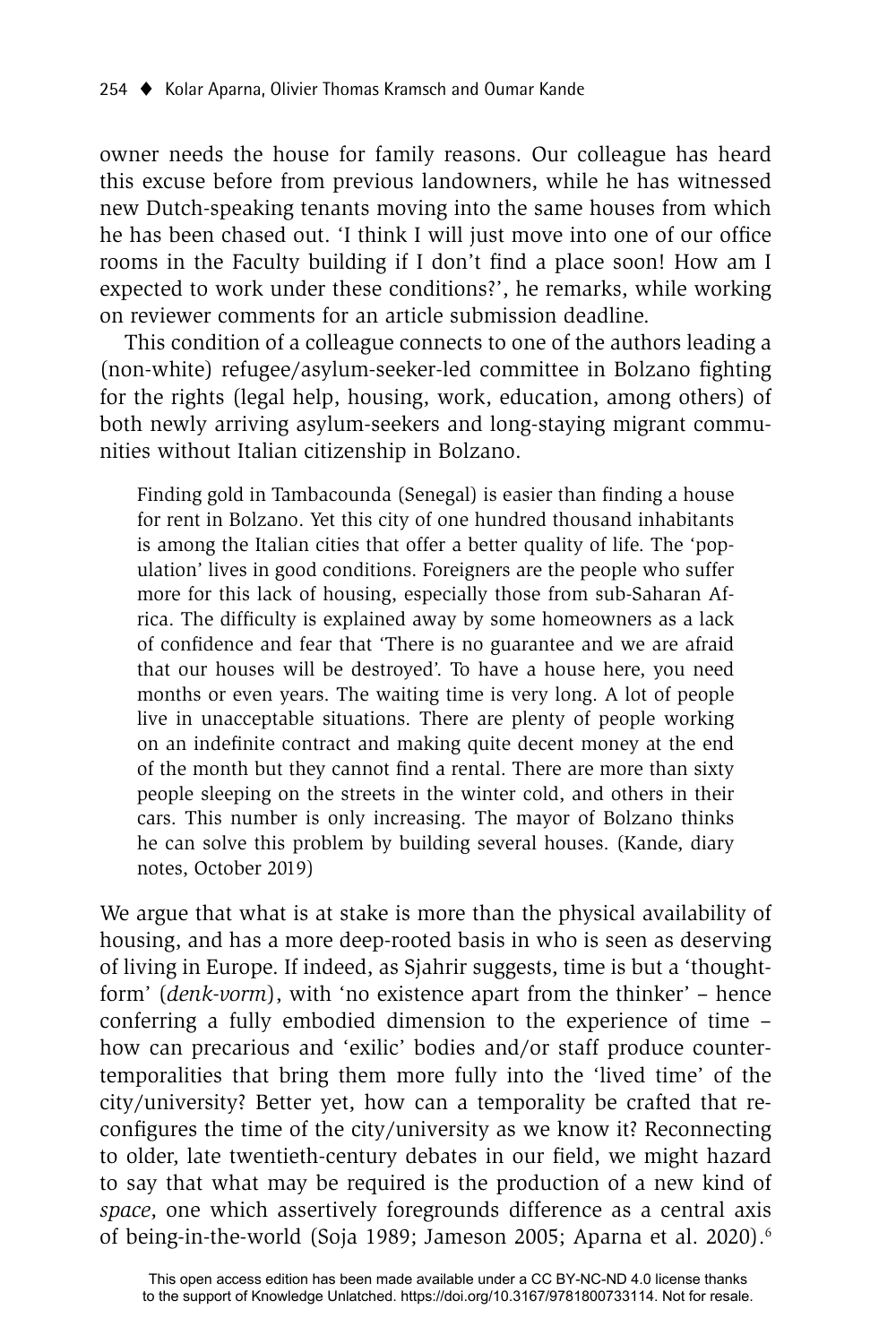Rather than having the staff meeting 'event' around a conference table with pre-structured agenda marking a 'timeless time' of managerial 'efficiency', the semi-autonomous 'flash mob' tactics of a reading group devoted to postcolonial themes, operating from an on-campus bookstore lounge. In lieu of a fixed office space, a roving, nomadic *praxis* hovering just below the threshold of visibility, emerging in and out of classrooms, hallways, cafeterias, google-group lists, off-campus venues and WhatsApp chatrooms. When bodies do meet under these ephemeral conditions, 'face-time' takes on a nearly incandescent power, as one face, smiling at another says: 'I am here with you and not elsewhere'. This face-time takes on a whole other dimension in light of the current exilic conditions of the coronavirus pandemic during which we rework our text. We have just rounded off (in early March 2020) a Zoom-run classroom session connecting students in Nijmegen and Glasgow on the theme of 'encampment' under conditions of the university strikes in the UK and the coronavirus pandemic. Italy was at the time blocked and one of the authors who was supposed to travel to Nijmegen Zoomed-in from Bolzano. The rest of the authors facilitated discussions in Nijmegen with a colleague and an anti-deportation activist from Berlin/Istanbul/Lesvos. Precisely because of these mostly empty classroom sites of strikes and virus, the stories shared in the semi-virtual classroom produced an unprecedented intimacy in revealing the anxieties, fragilities, prejudices and hierarchical violence of our times. A condition in which being elsewhere became the norm without planning for it to be this way.

Moreover, rather than perceiving the act of writing as an act meant merely to fulfil a task load/taaklast, performed solely by academic staff, and as this chapter performatively reveals, writing for us emerges as a process of making space for forms of expressions and exchange that otherwise do not exist at university – a space for shared conversations beyond legal statuses of citizenship. For us, writing, then, is largely driven by shared existential conditions and spontaneous exchanges which in turn trigger questions otherwise impossible to be raised within the sanitised spaces of classrooms and research hotspots that follow from 'strategic' visions. Writing becomes a way of cutting through the hopelessness of asylum procedures. This is something one of the authors has been going through during the time of writing this chapter, and has moved from being in (legal) waiting to gaining (temporary, legal refuge). Additionally, the exclusionary temporalities of 'the city' can be questioned by claiming academic space, while claiming legitimacy for one's thinking body and thinking from one's gut (Jones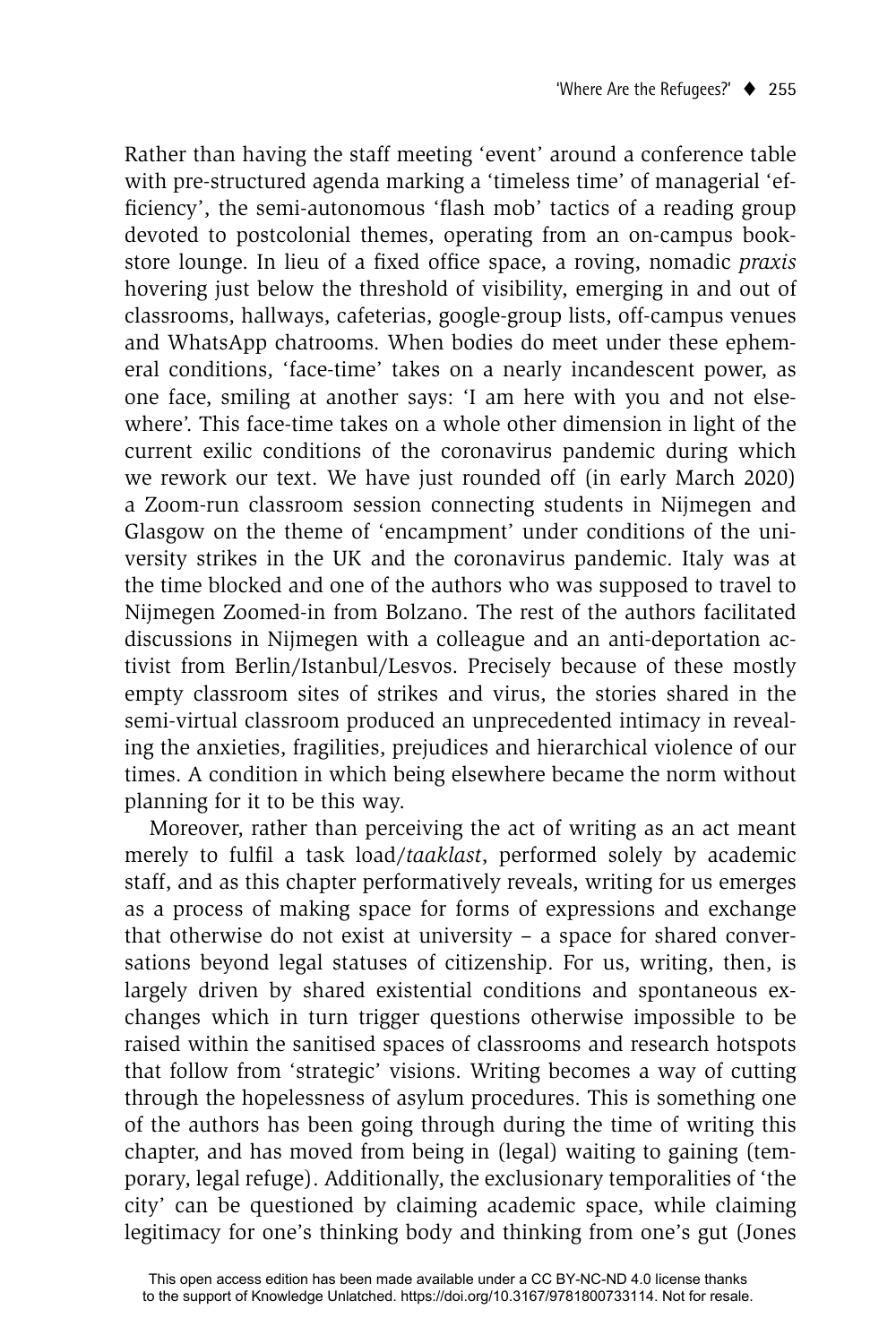2006). At the same time, this allows for bringing the body fully back into discussions that are otherwise driven by assumptions of academic staff as mere 'floating brains'. This is the affective solidarity that is also built in the course of writing this piece, in which all the authors start from their experiences of discomfort and from there search for shared intellectual grounds.

## **Clandestinely Secreted Ink**

I have . . . kept myself occupied with other things: with my family, with everything that I had to leave behind, and above all, and recently, with study. I can now see the whole field that I must still study, and it is very large. (Sjahrir 1949: 12)

Around 1960, Africa experienced a wave of decolonisation.<sup>7</sup> This era of independence led to a process of reconstruction for several independent African countries, accompanied by political, financial and economic instability, followed by an impoverishment of natural resources. All of these internal factors resulted in numerous young people leaving their regions of birth to gain a living and satisfy the needs of their parents by reaching the European continent, through the phenomenon called clandestine immigration.

And be aware that we cannot speak of this topic without addressing the factors lying at the origins of this phenomenon. Be aware that in the text that lies before you I (Oumar Kande) shall be in the position of bringing light to bear on all questions relating to immigration. For I am African. Yes! I come from West Africa. I take pride in this assertion of being African, for numerous are those Europeans, when speaking of Africa, who [only] think of poverty. And yet, Africa overflows with an enormity of natural and human resources.

But in our day, the greatest concern of the African continent is that it is emptying itself out of its youth due to wars, poverty and bad governance. Myriad are those young people who leave this continent in search of gain, so as to satisfy their needs and to acquire better living conditions. Indeed, in African society, when one does not find gainful employment or does not take part in pecuniary activities, one is often confronted with oppressions or even ridicule. This is what gives young people the propulsive desire to undertake journeys to reach what they believe to be El Dorado. [My] conversations with young migrants from the University of Bolzano (Free University of Bozen) are a perfect illustration thereof. In what follows I tell the story of a comrade who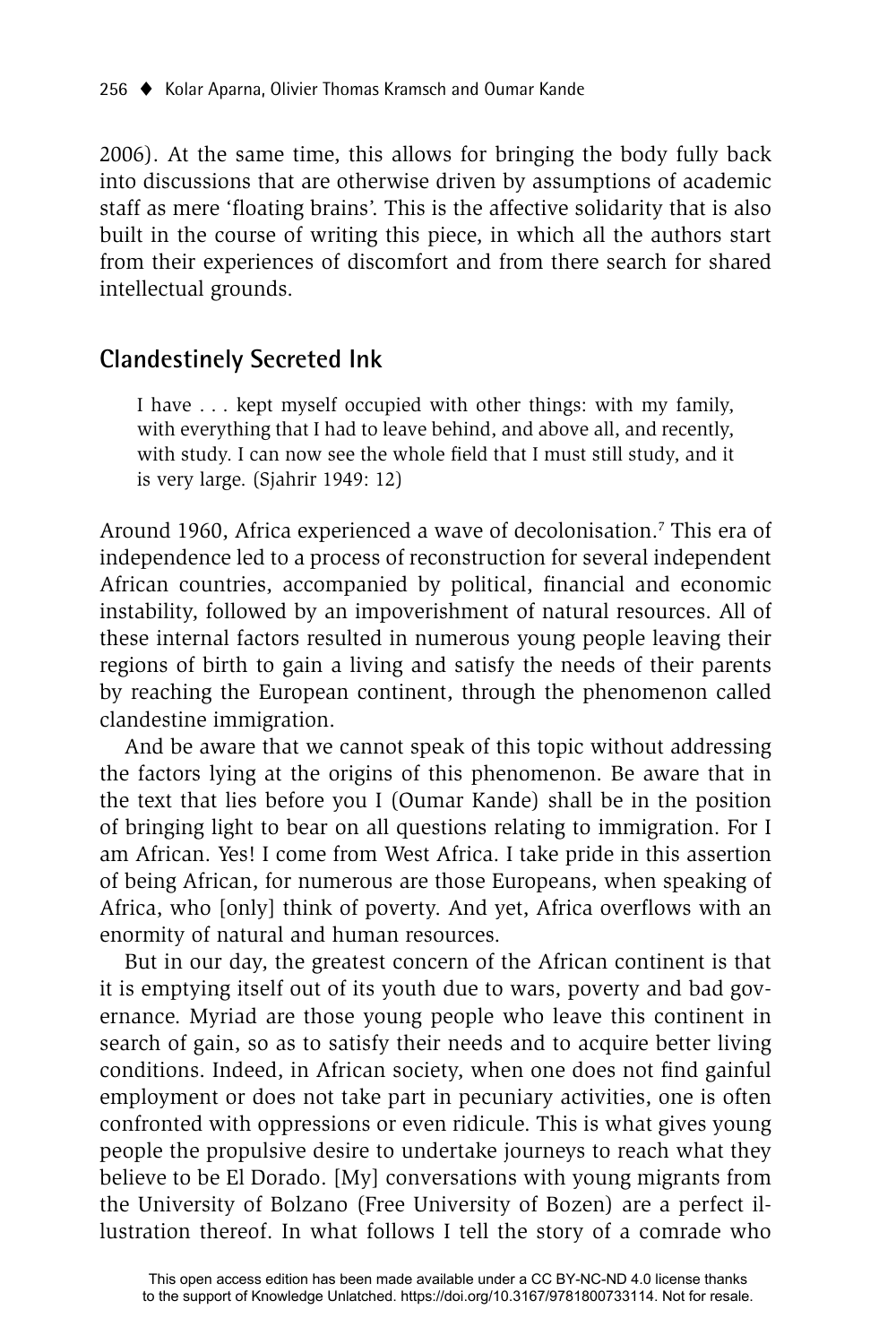has successfully undertaken such a journey, and then go on to tell my own.

Let us start with the case of Michael Treasure, a student of economics and a refugee from Nigeria, born in 1992 in Lagos. She began her elementary school studies in her native city. But unfortunately, she was not able to complete her secondary school cycle due to problems of insecurity and persecution that forced her in 2015 to flee her country and find refuge in Italy. Thanks to the project 'Unitedbz', she could attend university two years after her arrival, an opportunity to continue her studies and realise her dreams. She found a job in a restaurant in order to pay her small bills, eat, buy books and documents. . . Despite the early challenges and difficulties with the Italian language, she has not abandoned her pursuits for one second. Today, she remains very optimistic on the chances of her success. Her dream is to become an expert in accounting.

I, Oumar Kande, arrived in Italy in March 2015. For a long time now, I have worked in an asylum reception centre. In 2017, I studied economics and management at the University of Bolzano. It was an opportunity for me to attend courses at this university. In my classes there were students of African origin and those from Europe. Some were nice and others not. But at any rate this experience has given me the opportunity to practise the Italian language and to learn German, which is useful in this region (South Tyrol).

And yet, I also must remember a racist episode experienced by an African student at the entrance of the university, where a security guard offended the young man by telling him to go out in the rain so that at least he could wash himself due to his bad odour. How sad this is! And now, the last message the ink of my pen will secrete: the world would be better off if Blacks and Whites agree to share the earth in harmony, cohesion and peace.

# **We Are Here**

Homogenising practices in academia through exclusion – be it in the indirect signals within supervisory processes towards migrant PhDs or blatant racism against black bodies seen as 'smelly', and the increasing desire to quantify knowledge production – continue to dominate the affective space of the university today. However, the repulsive desire to undertake exilic journeys, the hidden sensorialities of informal faceto-face collective meetings of reading groups, the urgent need to claim intellectual thinking to overcome the dreadfulness of imposed 'wasted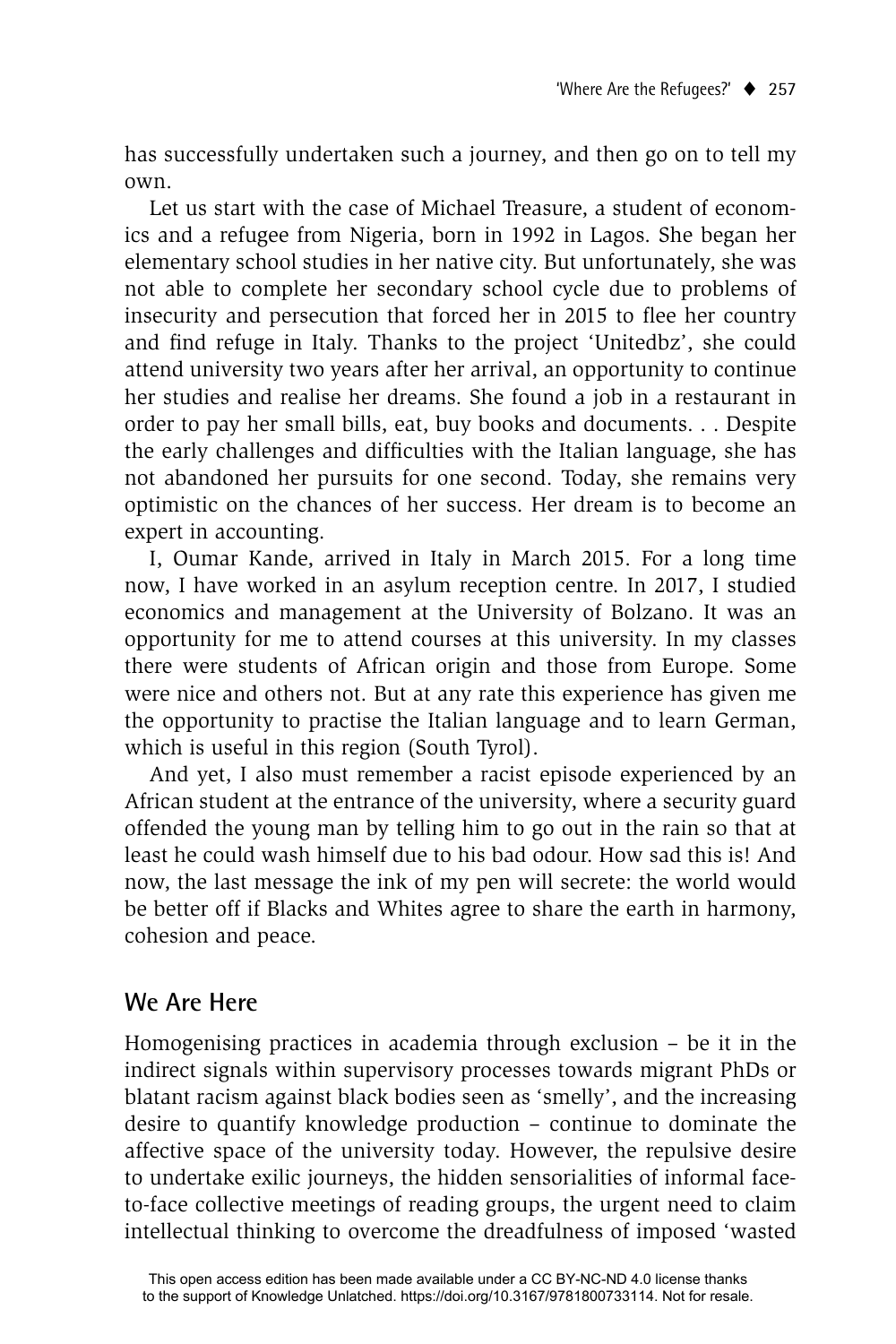times' of the waiting part of asylum procedures, all have and are and will be producing their own novel space. Seen from such spaces, the present is always past-future (Cusicanqui 2012). The optimism-yet-sharpness of voices of those yet to gain access to university entangle contrastingly with the pessimism-yet-hopefulness of those working to actively transform the university. 'Where are the refugees?' *We are here*.

**Kolar Aparna** is a mother of a four-year-old.

**Olivier Thomas Kramsch** is professor of geography and border studies within the Department of Human Geography, Radboud Universiteit, and a core member of the Nijmegen Centre for Border Research.

 $\ddot{\bullet}$ 

**Oumar Kande** is a cultural mediator and leading member of a self-represented refugee committee in Bolzano.

#### **Notes**

- 1. Original: La réflexion, à laquelle nous sommes soumis, est connue de tous : c'est le phénomène de l'immigration clandestine.
- 2. Volunteers who conceived this project as an outcome of the efforts that emerged spontaneously with the coming and disassembling of the largest refugee camp close to our campus recently (between September 2015 and April 2016).
- 3. The night shelter is reserved especially for people waiting for their asylum documents.
- 4. This quotation stems from the conversation of one of the authors with a doctoral student.
- 5. This collective action itself came as a response to the case of a fellow PhD who was abruptly informed that her contract would be terminated, in a manner that was under unsafe conditions in a public space where she fainted and did not have access to support of peers or friends. This action had implications for her residency in the Netherlands, given that she would be forced to return to her home country outside the EU against her will.
- 6. Sultan Sjahrir's prison meditations on 'time' and the 'event' may help to qualify in important ways the supposedly European origins of the so-called 'ontological distortion' at the heart of the late twentieth-century and early twenty-first-century 'spatial turn' in the social sciences, whereby temporal categories have been seen to predominate at the expense of spatial ones for much of the modern period (see Soja 1989). This calls for a much more global appreciation of the role intellectuals in the so-called peripheries of the modern world-system have played in the generation of cutting-edge socio-spatial theory than has until now been acknowledged, a project in which two of the authors are currently engaged.

This open access edition has been made available under a CC BY-NC-ND 4.0 license thanks to the support of Knowledge Unlatched. https://doi.org/10.3167/9781800733114. Not for resale.